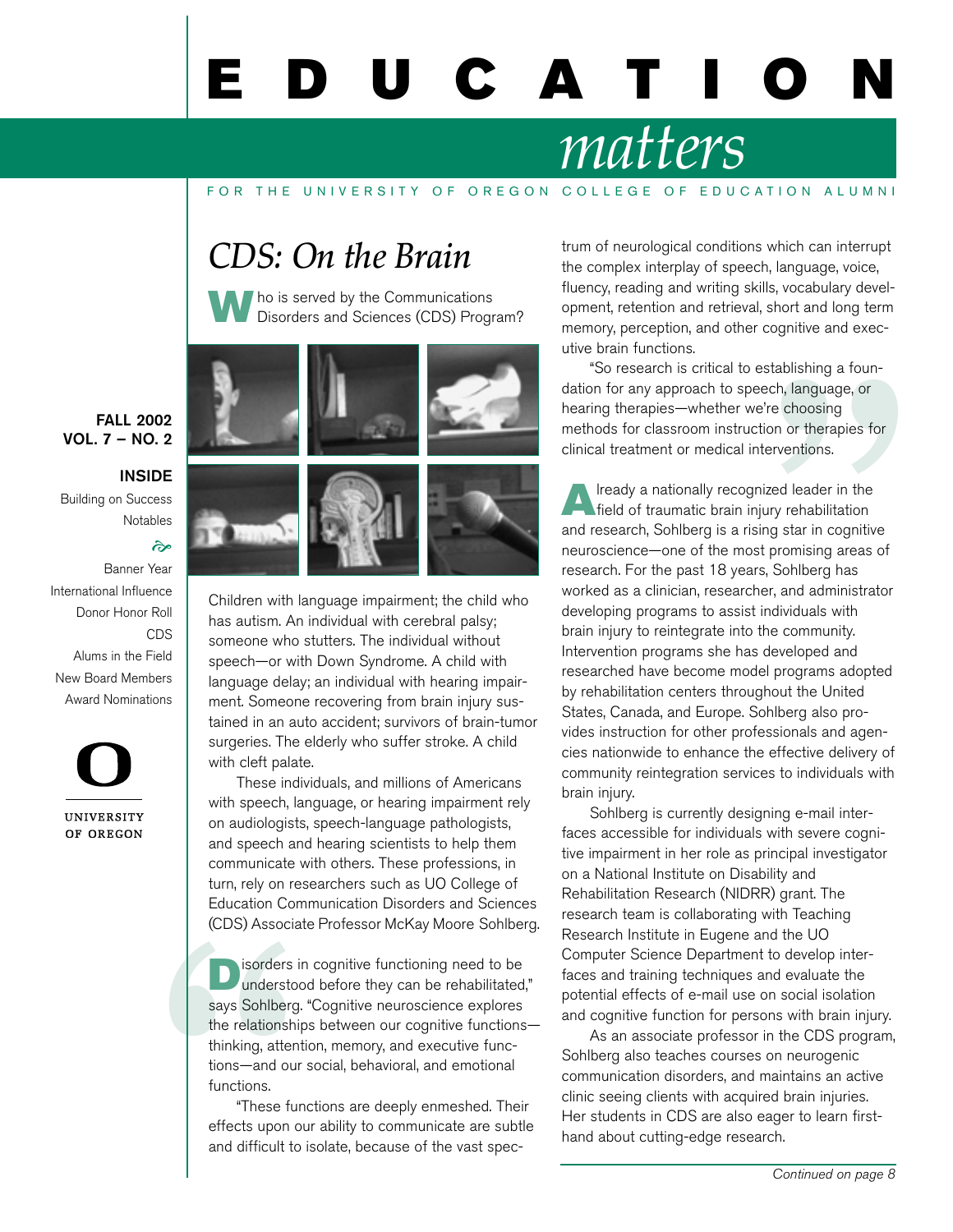

*"Your voices, as stakeholders, will determine whether the University of Oregon College of Education will continue to build on its success."*

Marty Kaufman



### *Building on Success*

*OREGON'S SCHOOLS AND OURNATION'S EDUCATION reform initiatives are fueled by the understanding, application, and use of UO College of Education research and outreach services in more than 1,000 schools across the nation. The impact of this research is shaping federal and state policies, changing professional practice, and strengthening school and community capacity to deliver needed supports and services nationwide to children, families, and professionals.*

*The National Research Academy reports that scientific research involving humans in complex organizational systems such as schools and communities is "qualitatively more complex than inquiry in the natural sciences." Educational research does not have the high degree of controls typical of the hard sciences. Unlike bench science conducted in laboratories, educational research occurs in homes, community agencies, classrooms, and schools. Scientific educational research is an essential tool for addressing important problems, but it does not stand in isolation. A distinguishing feature of such research is the necessity of collaboration with school and community agencies. It strengthens the capacity of these agencies to implement and sustain researchbased practices and policies.*

*Faculty research addresses critical educational and social issues including school safety and discipline, student and organizational performance and progress, violence and disruptive behavior, and reading improvement. This prevention-oriented research represents career-long programs of inquiry that continuously inform, serve, and are accountable to its many stakeholders: children, families, citizens, practicing educators, psychologists, humanservice providers, administrators, and legislators.*

*The state of Oregon is at a turning point in its support of education. The status quo is not a realistic choice if we are to assure continued access, quality, and affordability. In the ongoing debate over public investment in higher education, your voices, as stakeholders, will determine whether the University of Oregon College of Education will continue to build on its success and competitive impact, scalability, and use of research.*

Marting Kany

Martin J. Kaufman Dean, College of Education

### Notables:

Associate Professor **Deborah Simmons** is the 2002 recipient of the Division for Learning Disabilities' Jeannette Fleischner Award for Outstanding Contribution to the Field of Learning Disabilities. The Division for Learning Disabilities (DLD) is a national professional organization consisting of teachers, higher education professionals, administrators, parents, and others. It is one of the largest in membership of divisions under the auspices of the Council for Exceptional Children (CEC). Simmons' nomination came from Oregon public school district and state educational agency personnel as well as academic colleagues in special education and literacy.

Professor **Robert Horner** received the American Association on Mental Retardation (AAMR) Education Award in May 2002. The Education Award recognizes significant contributions to conducting research, influencing policy, and disseminating knowledge in the field of mental retardation. Dr. Horner's research and demonstration projects have focused on strategies to improve the education of children and adults with mental retardation. Most recently, Dr. Horner's work on school-wide behavior support has emphasized the need to redesign schools' support systems for students with dangerous and disruptive behavior. More than 600 schools across the United States now implement schoolwide positive behavior support strategies, and these schools are proving to be effective learning environments for children with or without disabilities.

**Kenneth Merrell**, Program Director of School Psychology, was elected as a Charter Fellow in the new Society for Clinical Child and Adolescent Psychology of the American Psychological Association (division 53).

**Roz Slovic**, Senior Research Assistant in COE's Educational and Community Supports (ECS), has been appointed by Oregon Governor Kitzhaber to serve a second term on the Statewide Independent Living Council. She has also been appointed as a member of the State Rehabilitation Council.

Professor **Hill Walk**er received the 2002 CHADD Intervention of the Year Award for his First Step to Success early intervention program. CHADD is the national organization for children and adults with attention-deficit hyperactivity disorder or ADHD; the award was presented at the annual CHADD national convention in Miami, Florida.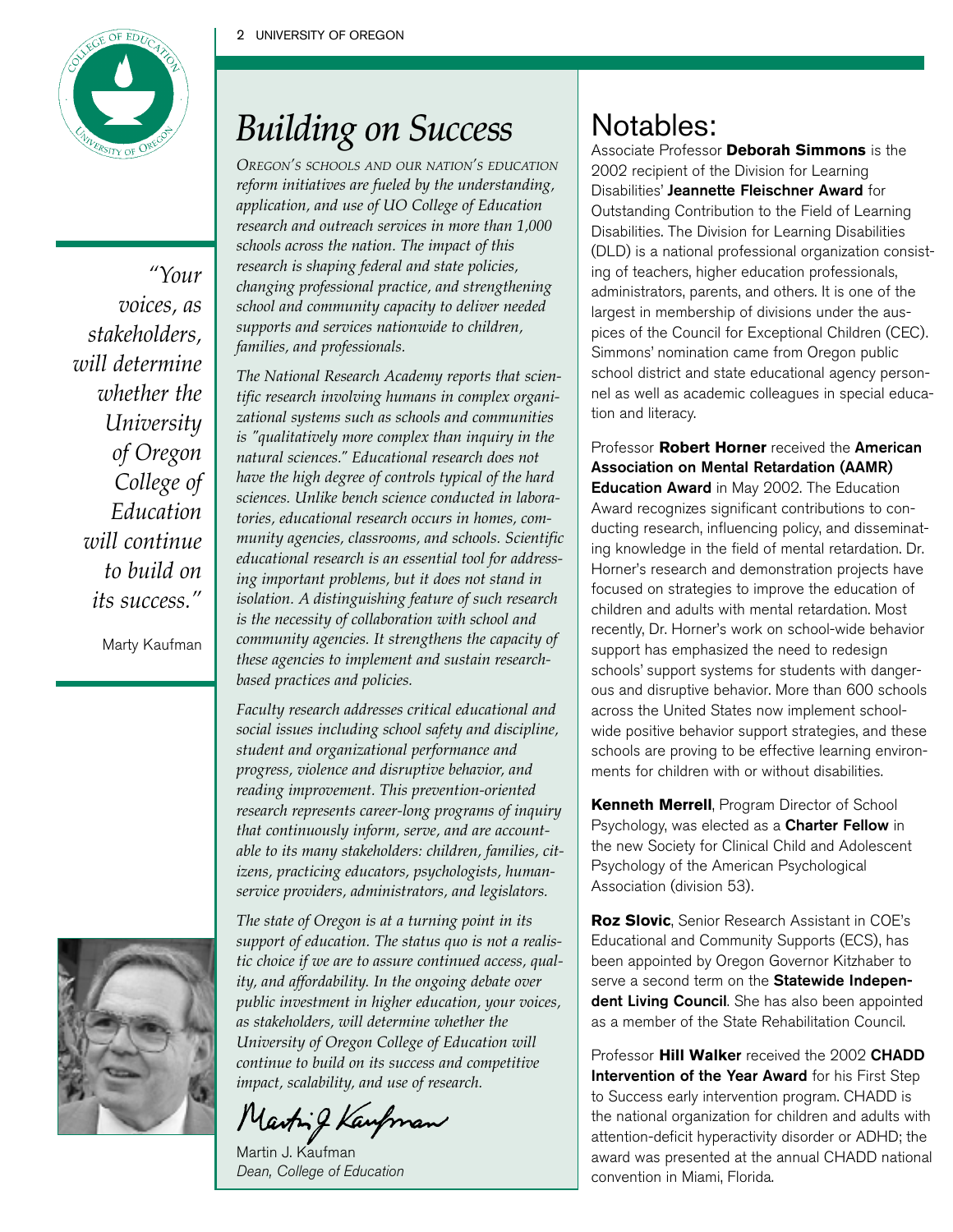### ! *Banner Year for Research Awards*

*Ten years ago, virtually all external funding at the UO College of Education was received in the area of special education; currently, faculty members from all areas of COE are engaged in federally or state funded research and outreach activities. These awards represent national affirmation of the importance and impact of our work, recognizing and building on the results of long-term research programs conducted by COE faculty. The current awards serve new grade levels and a wider array of agencies (e.g., Head Start, secondary EBS, all K-3 teachers in the state of Oregon)—strengthening our ability to extend what we've learned into new populations. Following are highlights of recently awarded research and training grants.*

#### BUILDING THE CAPACITY OF SCHOOLS AND COMMUNITY AGENCIES

Mike Bullis, Professor, Secondary Special Education and Deanne Unruh, Research Associate, will provide evaluation services for a new contract under Project SUPPORT, jointly administered by the Oregon Department of Education, the Oregon Youth Authority, and the UO College of Education. Project SUPPORT provides transition services to incarcerated youth identified with special education needs and/or mental disability as they exit a youth correctional facility, until the youth stabilize in a community. Bullis' earlier TRACS study found that youth eligible for special education services or those identified with disabilities were at risk for higher rate of return to corrections facilities than non-disabled youth. Poor transition success for youth offenders also includes low rates of competitive employment and education completion. This award extends Project SUPPORT activities with partner districts and corrections agencies statewide to four new educational agencies and school districts to study the transition service needs of these youth over time, to increase their success.

Senior Research Associate Jeff Sprague and Research Associate Vicki Nishioka of the Institute on Violence and Destructive Behavior (IVDB) will provide evaluation and technical assistance services to two educational agencies awarded major grants under the U.S. Safe Schools, Healthy Students national initiative. The Lane County ESD and Salem-Keizer Public Schools serve 30 Oregon school districts. The agencies will use the funding to create safer learning environments, reduce substance abuse and violent behavior, and provide mental health prevention and early intervention. IVDB researchers provide service to establish Safe Schools, Healthy Students projects in Springfield, Bethel, Eugene, Deschutes County, and East Portland schools representing 20 million dollars invested in improving school safety and student health. IVDB: http://darkwing.uoregon.edu/~ivdb/

**Sprague** will also direct the training and technical assistance of the California Department of Education federal grant to improve behavioral outcomes for students with disabilities. California seeks to expand its current school team applications of **BEST (Building Effective Schools Together)**. BEST is a standardized training program developed at the UO College of Education based on the Effective Behavioral Supports model. California schools have already begun to train district personnel in the positive school-wide discipline and management program; California will use the \$836,000 grant to build its capacity to take BEST to scale statewide.

### International Influence of the College of Education

#### **Dan Close Addresses International Forum**

Associate Professor **Dan Close** was selected to address an international forum on the prevention of child abandonment in Vladivostok, Russia. On September 25th, Close presented successful models of development for services to children and families in Oregon and the United States to a consortium of international child welfare agencies. Representatives of the U.S. Agency for International Development (USAID), the Assistance to Russian Orphans (ARO) program, the Russian Federation Ministries, and other countries met in Vladivostok to consider the most successful child welfare models and review organizational and legal problems encountered in implementing family and child welfare services.

#### **Nicaragua Considers Ages and Stages**

Associate Professor Jane Squires travelled to Managua, Nicaragua, at the end of September to assist in a national project jointly sponsored by the World Health Organization, the Nicaraguan government, and the International Rehabilitation Foundation. The project will evaluate the effects of an infant nutrition program and explore the potential use of Ages and Stages Questionnaires (ASQ) for a national mother-infant education project. The Ages and Stages Questionnaire, developed by Squires and Professor Diane Bricker, monitors a child's progress every two to four months during the extraordinary period of growth that takes place between age four months and five years. The ASQ is currently in use nationally in 45 states and widely used outside the U.S., in Canada, Britain, France, Norway, Finland, and Australia, and with the Maori indigenous population of New Zealand.

#### **Chile Consults with IVDB to Launch School Violence Prevention Programs**

Jeff Sprague, Co-director of the college's Institute on Violence and Destructive Behavior (IVDB) travelled to **Chile** in early November to begin discussions with Chilean school and government officials about implementing a national model of youth violence prevention, including whole school positive behavior supports, alternative education, and family collaboration. The Chilean ministry of education will examine the institute's research on the prevention of violence and destructive behavior as well as disruptive conduct in schools.

Continued on page 5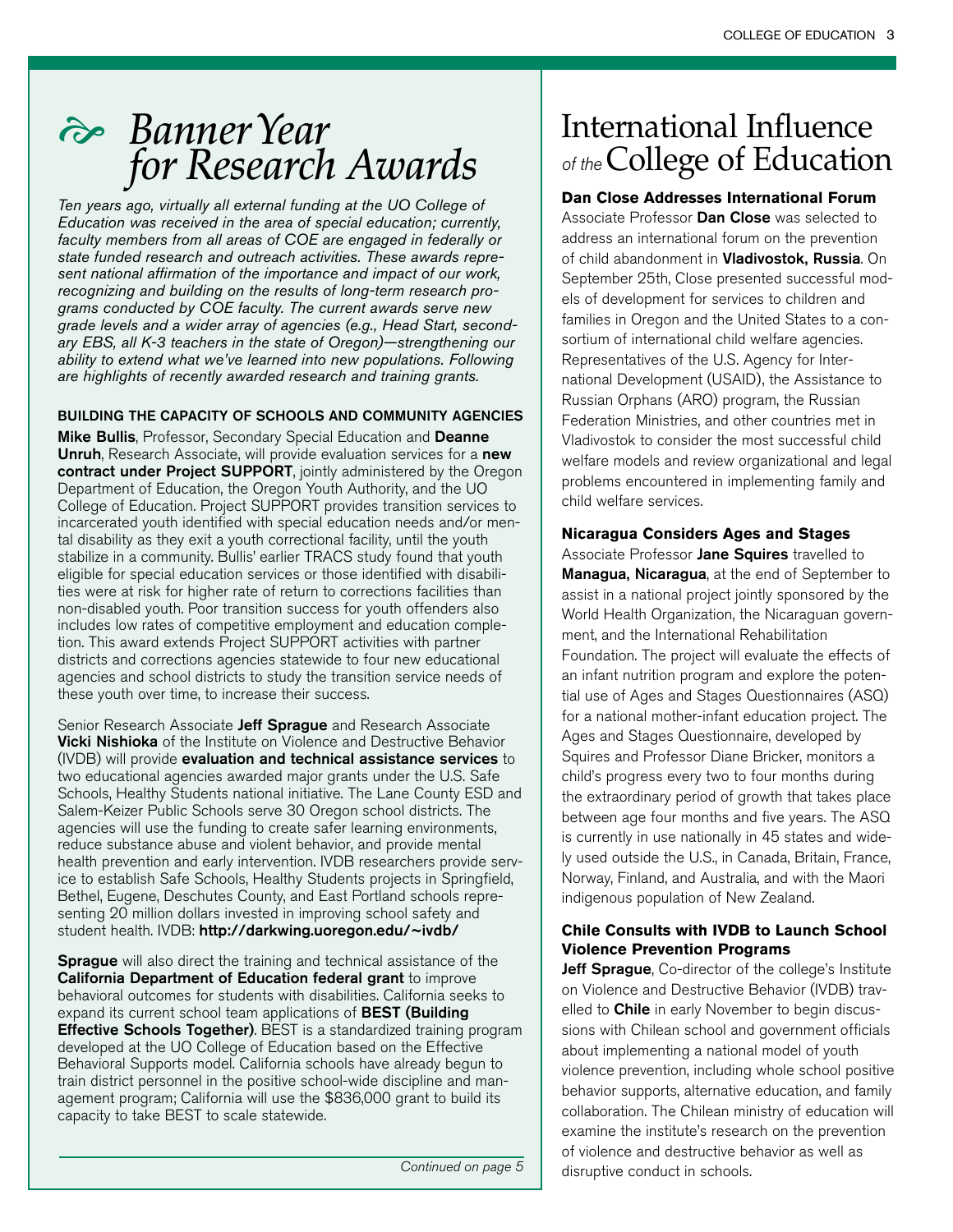"Marilyn Nippold—both an A-1 teacher and researcher—an excellent combination of skills." - Charlene Boyles Clark '89, Ph.D. in CDS\*

### *Nippold Receives ASHA Award*

*The goal of the CDS program is to develop professionals who are prepared to make significant contributions as speech-language pathologists and audiologists.*

**Marilyn Nippold, COE Professor of** Communication Disorders and Sciences, will receive the Editor's Award from the American Speech-Language-Hearing Association (ASHA) for the outstanding article of the year. Nippold's article, "Idiom Understanding in Preadolescents: Synergy in Action," was published in the May 2001



issue of the American Journal of Speech-Language Pathology. It will receive the ASHA Editor's Award at the annual convention in November of 2002. Co-authored by Catherine Moran and Ilsa Schwarz, Nippold's research examined how typically developing preadolescents gain

an understanding of idioms. Their study showed that idiom understanding was closely associated with students' familiarity with the expressions, with their developing skills in reading and listening comprehension, and with their ability to infer meaning from context. It also showed that a sizeable proportion of students experience difficulty understanding the idioms they encounter on a daily basis, as when reading their books at school or listening to their teachers' lectures.

"The article offers guidelines for instruction in idiom understanding that can be carried out by speech-language pathologists working collaboratively with classroom teachers," says Nippold. "The instruction is based on research which indicates how the learning process takes place in preadolescents who are good comprehenders of idioms." For example, students are taught systematically how to gain meaning by attending closely to context clues in spoken and written language, to analyze the expressions for internal clues, to benefit from their own past exposure to idioms, and to begin to use newly-learned expressions in their own communication. This research project was completed while Nippold was on sabbatical as a Visiting Erskine Fellow at the University of Canterbury, in Christchurch, New Zealand.

The award for the idiom study "puts the icing on the cake" for another celebration. June marked the 20th year of Marilyn Nippold's tenure in Communication Disorders and Sciences at the University of Oregon. An ASHA Fellow, her teaching and research interests include school-age language development and disorders, literacy, and stuttering. She has published two books and more than 65 articles and chapters, and has made over 100 presentations at state, national, or international conferences. In addition to teaching, Nippold is a co-principal investigator on a longitudinal study examining specific language impairment in children and adolescents, funded by the National Institutes of Health (NIH). This is a collaborative project with professors from five other universities around the country. She is also working with Professor Helen Neville in the UO Psychology Department on another NIH project designed to examine language development and brain organization in typically developing children and in those with specific language impairment, ages six to eight years old.

**This fall, Marilyn Nippold was appointed Area** Head of Speech, Language, and Hearing Sciences at the COE. In addition to her new administrative duties, she is pursuing several research projects in later language development, including studies of persuasive writing, verbal reasoning, expository discourse, idiom comprehension, and literacy habits in school-age children and adolescents. Nippold's research serves as the foundation for understanding the protracted course of normal language development and for recognizing the difficulties that some students experience in reaching critical linguistic milestones.

\*Charlene Boyles Clark '89 *received her doctorate in the CDS program and then focused on language and autism research as a faculty member in the Child Development and Rehabilitation Clinic at Oregon Health Sciences University. As part of the clinic's diagnostic team, she worked with infants and children to age two; as a practitioner she worked in schools and with orthodontists. Clark retired in 1996 but continues to be involved in speech pathology and communications in the Portland area, volunteering in English for Speakers of Other Languages (ESOL) programs and OASIS, helping young children read, write, and converse.*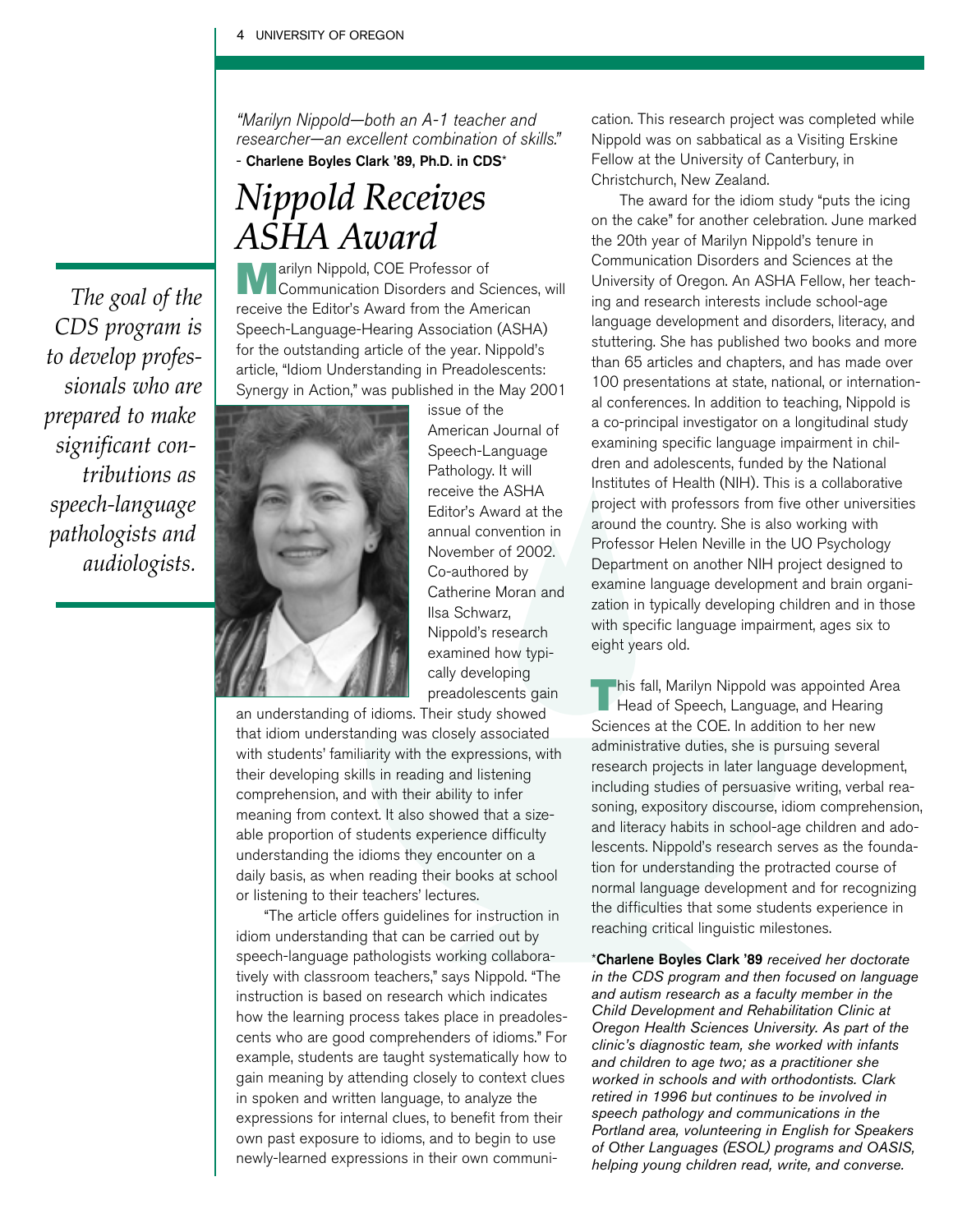#### Continued from page 3: ! *Banner Year*

Educational and Community Supports (ECS) Research Associates Tary Tobin and Teri Palmer received a Field Initiated Research award from the U.S. Department of Education Office of Special Education Programs (OSEP) to investigate implementation and sustainability issues in schoolwide behavior support systems. http://www.uoecs.org/

Assistant Professor Brigid Flannery, Professor George Sugai, and Senior Research Associate Jeff Sprague received an OSEP model demonstration project award to investigate school-wide behavior support at high school level. ECS will work with four Oregon high schools over three years to study positive behavior support in adolescence.

#### PREPARING TO WORK MORE EFFECTIVELY WITH A RANGE OF LEARNERS

Standardized testing systems have had few empirically based guidelines for determining participation by students with disability. Professor Gerald Tindal and researchers in Behavioral Research and Teaching (BRT) received **three federal awards** to research and develop assessment modifications for standardized testing. Projects MAP and Stepping Stones will develop protocols identifying the range of accommodations large-scale assessments may address. Project Guide is a personnel preparation grant to increase the number of qualified special education teachers to integrate curriculum-based measurement (CBM) with direct instruction content in teaching children from diverse backgrounds. http://brt.uoregon.edu

Professor **Diane Bricker**, Associate Professor **Jane Squires** and COE's Early Intervention (EINT) program have been awarded four federal grants to begin in fall, 2002. Two training grants will support tuition for EINT graduate students. A third grant from the Administration for Children and Families in the U.S. Department of Health and Human Services is an Early Head Start-University Research Partnership. EINT faculty and four other universities will study the impact of infant mental health interventions on Early Head Start infants and toddlers and their families. A fourth award by the federal Office of Special Education Programs will support research by EINT faculty related to infant/toddler mental health.

Pat Rounds, Teacher Education, is the project director for a new million-dollar grant by the U.S. Department of Education Office of Indian Education to a consortia of nine federally recognized tribes of Oregon and the COE's Area of Teacher Education. Funded by the federal Department of Education's Indian Professional Development Program, the three-year award to the Sapsik'walá (Teacher) Program will support a comprehensive teacher education program to recruit, train, and mentor American Indian teachers serving American Indian communities. http://education.uoregon.edu/sapsikwala

Professor Edward Kame'enui and Associate Professor Deborah Simmons of the Institute for the Development of Educational **Achievement** (IDEA) were the primary writers for the Oregon Department of Education's federally funded Reading First professional development grant. They will direct the Reading First Center to design and deliver a six-year professional development series to all K-3 teachers in Reading First Schools and all K-12 special education staff throughout Oregon. IDEA website: http://idea.uoregon.edu/

Assistant Professor David Chard and Eugene Research Institute investigator Scott Baker received a federal Office of Educational Research and Improvement (OERI) research award to investigate instructional approaches for teaching reading comprehension and vocabulary in first grade.

### *Alumni: Staying in Touch*

Arnold Mark Christiansen '84, is a licensed Marriage and Family therapist in Santa Monica and also serves as rehabilitation counselor at Santa Monica College.

Roger A. Hill recently retired as assistant superintendent of instruction from Santa Maria Joint Union High School District. After graduating from the UO in 1965, he intended to teach one year in California, then move back to Oregon. He worked for the Santa Maria schools 37 years!

Kaye LeFrancq '71, received a Distinguished Service Award from Selco Credit Union. LeFrancq, a retired teacher from Eugene, has volunteered with the credit union for more than 20 years and currently serves as president of Selco's Board of Directors. In that role, she has been a national advocate for credit unions. Kaye also serves on the COE Dean's Advancement Council.

Karen Young Watts '69, '72, works with students in first through sixth grades as a Lake Oswego School District Foundation teacher. Her mother, Doris Stein Young '43, has volunteered at the grade school for eight years working with third grade students in reading.

#### *• • • • • • • • • • • • • • • • • • • • • • • •* IN MEMORIUM:

Donald L. Johnson (Whitehawk) '73, '76, Rehabilitation, Counseling Psychology. Focusing his career on rehabilitation services, Johnson pioneered access for Native American Veterans to all VA services and in particular for treatment of post-traumatic stress syndrome. His widow, Ellen Johnson '73, is a counselor on Bainbridge Island, WA. OF EDI

### *We invite you…*

*to send alumni news about yourself or your colleagues to:*  Megan McGrath College of Education 1215 University of Oregon Eugene, OR 97403-1215 Fax: (541) 346-5818 E-mail: *edalum@oregon.uoregon.edu*

*Also check out our new COE website!* http://education.uoregon.edu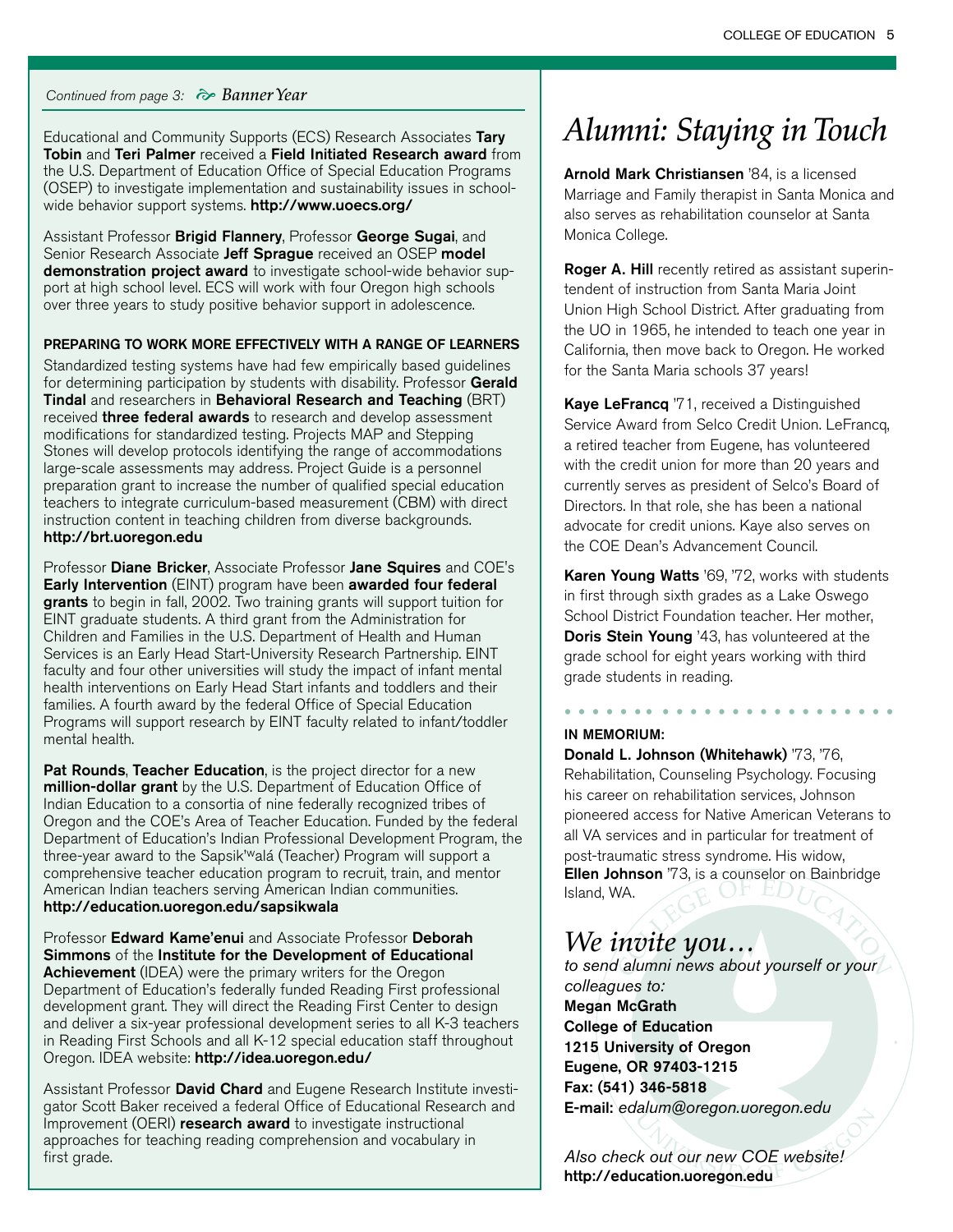#### 6 UNIVERSITY OF OREGON

#### **College of Education Advancement Council**

*President* Patricia Moffitt

*Lake Oswego*

#### *Members*

Philip Barnhart *Eugene* Colleen Donnelly *Eugene* Teri Geist *Portland* Kaye LeFrancq *Eugene* Nancy Maloney *Portland* Anita Bell McClain *Portland* Robert "Ozzie" Rose *Salem* Laurie Schuchart *Seattle, WA* Ken Settlemier *Newport* Susan Shepard *Portland* Mike Stewart *Portland* Dean Thompson *Kent, WA*

#### *Associate Member*

*Bend*

Connie Worrell-Druliner

Amelia Sommerville *Medina, WA*

### *COE Honor Roll*

Dear Alumni and Friends, thank you for your support and partnership through special gifts and the annual fund. With your investment in students, faculty and programs, you have helped make the UO College of Education one of the finest and most respected education programs in the country. Together we change the lives of children and families and enhance the profession of education*.* 

#### SPECIAL GIFTS 2001-2002 \$50,000 + Kay and A Donald Parr Jr. - Student support \$25,000-49,999 George Daniels and daughters - Student support \$10,000-24,999 Norma Kruger – Faculty Support Susan Graff Tripp – Faculty Support \$5,000-9,999 Diane and Donald Lindeleaf – Student support

The Kryzanowski Family Foundation – Unrestricted support Kathryn Longenberg Steel – Student support Willamette Industries Inc. – Student support

#### ANNUAL DONORS Gifts of \$1000 or more

Bank of America Foundation Kathryn Compton Collins and Douglas Collins Engelmann Foundation ExxonMobil Foundation Judy and Roland Good III Dorothy Dornsife Jernstedt

Linda Lewis and Martin Kaufman

John Kryzanowski

Gerald Lindeleaf Jane Long Eleanor McCallum John F. Nicholson Shirley Parker Pearson and Louis Pearson Barbara Hoss Rommel and Terry Rommel George Jr. and Lauren Schuchart Marilyn and B. Bond Starker Sally Passmore Thomas and George Thomas Claudia Appell Thompson and Dean Thompson Eleanor Murray Wiggins and Rowland Wiggins Claire and James Williams Helen and Kenneth Wyatt

#### Gifts of \$500-999

Assessment-Intervention Resources Linda and Douglas Carnine Carol Smith Comeau and Dennis Comeau Joseph Dimino Carol Aiken Domenighini and William Domenighini Dicksey and Richard Hawkins Hewlett-Packard Company The Janus Group (Jan Monti) Mary Lahay Cynthia Lewis-Berry Anita Bell McClain and Donald McClain Susan Fryer Merrell and Kenneth Merrell Patricia Anderson Moffitt and Richard Moffitt Janice Monti and James Miller Neeta West Mouchett Doris and Daniel Sage

#### Andrea Berglund Sandstrom and James Sandstrom Sally Wishart Sherfey and Brent Sherfey Marie Keller Squires

#### Gifts of \$200-499

Catherine Kleinke Alden and William Alden Patricia Ball Bechtel Foundation Cheryl Lowe Bellmore and James Bellmore Rebecca and Ralph Bennett Richard Boettcher Allison Balas and Christof Braun Carole and Jimmy Daly Deborah Long Darst and Richard Darst Donald Ebert Virginia Parr Farmer William Fink Sally and Thomas Foster Lynda Fote Molly Jones Fox and Colin Fox Jr. Delbert Fennell Dorothy and Bud Fredericks Clifford Freeman Yoshiko Daigaku Gerner and Francis Gerner Jacqueline Wallace Gillesse Sally Sharkey Goff Valerie McCluskey and Michael Grady Willard Hammer Gregory Hansen Barbara Hoey Hanson and Donald Hanson Phyllis Kaup Harriman Stacy Hertsche Joylinda and Mack Hirayama Jr. Kathryn and Michael Holen Jo Nyberg Holt and Alan Holt Sue Bahorich Horton Loucine and James Huckabay Mildred Shafer Hulse Elizabeth Hunt and John Allcott Anne and David Johnson Lise Jaffe and Gary Johnson Lavonne Carda Knapp and David Knapp Karen Lawrence

Hsiu-Wei and Keh-Ming Lee Bertha and Howard Lindeleaf Kathy and James Lupori Beverly MacDonald Barbara Martin Helen Wiley Miller and Stanley Miller Kathleen O'Dell Pfizer Foundation George Pierson John Radmore Ellen Callisen Richard and Karol Richard James Roberts Ruth and Kenneth Ross Katrina Jacquot Shaffer and Gary Shaffer John Schreiber Jr. Gary Simmonds Linda K. Smith Marilyn Strausborger Elise Moore Taylor and Judson Taylor Christine Tell and Jeffrey Davis Marilyn Triolo Tollefson Helen Unger Judith and Gerald Weiss Ardyth Anderson White and Lawrence White Andrea and Bill Wiggins Jane Tingley Wiley Meredith Goodrich Wilson and Jack Wilson Hei-Pen Yang and Chi Ku

Marting Kaupman

#### Gifts of \$100-199\*

Gifts of \$100-199 Courtney Abbott Lois and Edward Ackerman Kathleen and Jerry Allen LaVelle Allen Elizabeth and Herbert Alloway American Guidance Service Inc. Sharon and Larry Andreotti Judith Anderson Andrew Eileen DeWilde Ashpole and Charles Ashpole Carol and Robert Ayres Jr. AYWN Publications Sheila and Walter Banks Blair Barman Elizabeth and William Barnes

#### **UO Foundation Trustees**

*College of Education Liaison* Dody Dornsife Jernstedt *Alamo, CA*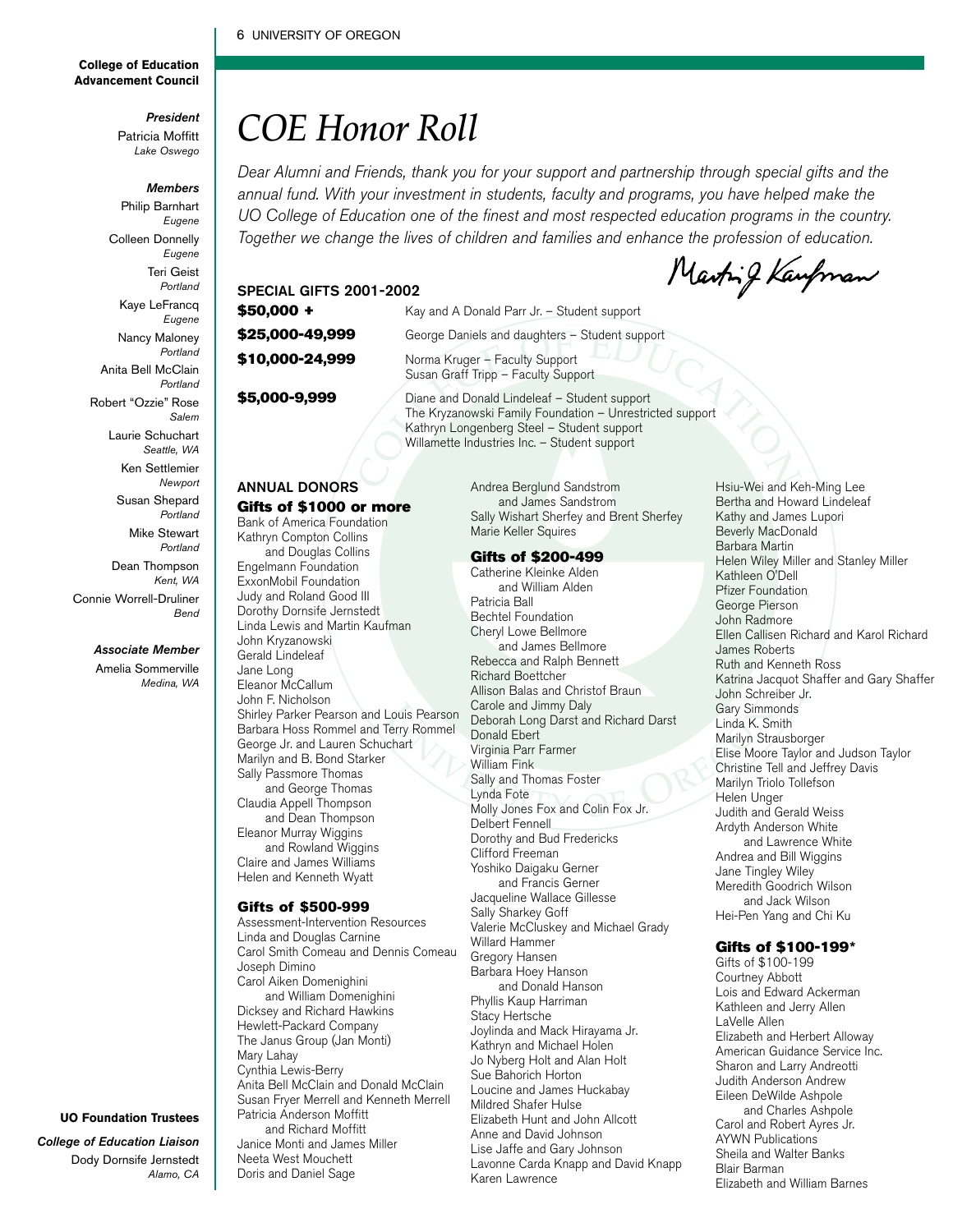oretta Batzlaff Mary and Walter Bavarskas racy Volker Beekman and Michael Beekman George Benson Carl Bergstrom Karen Bilter and Dale Gann eri Boe and Ramon Martinez-Rangel Boeing Company ean and David Bradford Diane Davis Bricker Ronald Bridge Marie and William Brien Hildie Erickson Brooks and Kenneth Brooks Mary Bruder Corrine and Donald Bunyard Raymond Byzewski rances Mejia Caldwell and Richard Caldwell eanne Carlson inda Day-Carney and Sean Carney Ann-Mari and James Carroll Connie and Craig Chamberlain harron and Gerrald Church ondra and Mark Cicali anice and Jack Clarke osephine Buckley Claunch and Loren Claunch alerie Taylor Close and Daniel Close erome Colonna andra and Bernard Conklin vea and Gary Cooke oan Corcoran Marion Marino Craig hirley and Robert Crawford Dennis Crow Ardella and Leonard Curtis ohn Danielson racy Davis ohn DeFlaminis usan Diemer Rebecca and Michael Donald Celia and Darrel Duncan aura and William Dunlap Margaret DuPuis Cecilia Dorsey Dwigans Chrissie and John Ensworth Deborah Erickson homas Erickson Charles Faneuff aura Fierle Kristin and Eric Forrest Gail Jackson-Francis and Edward Francis ean and Calvin Frazier ngrid and Edward Friss Robin Curtis Furrer and Paul Furrer oyce and Meredith Gall Peggy Austin Gallus and John Gallus uzanne Gemmell haron and Raymond Giansante ois Haverland Gill and Kent Gill usan Spencer Ginley and Dennis Ginley Debbie Mellom and John Goebel Diane and Merlyn Gubser Marilyn Habiak Kim Hall ictoria and Don Hamilton Nancy Bedient Harriman and Jeffrey Harriman Martha Chambers Harris and William Harris Mary Bloom Harvey and Brian Harvey Nancy Burham Henry homas Hills Harriet and Louis Holden Mary and Richard Hornaday loyd Huff

Margaret and Everett Irish

Starla Jewell-Kelly Carolyn and Philip Johnson Dorothy Calkins Judy and Clifford Judy Anna Blank-Jurgeleit and James Jurgeleit Gene Kelly Nancy Taylor Kemp Deborah Doherty Kilduff and Steven Kilduff Penelope Sargent Kimball and Donald Kimball Karen Klein Kristin Schleich-Klotter and Donald Klotter Eileen and Kip Knight Mary Koshland Natalie Ilyin Krabbe and Adam Krabbe Kathleen Peterson Langmo and Armand Langmo Florence and Peter Larson Joan Lasselle E. Chapa-Lauer and Timothy Lauer Tolley Lauretti Barbara and Jim Leahey Katharine Lee Eunice and Gerhard Letzing Merilee and John Lighty Shirley Moody Lindquist and Terry Lindquist Jomar Lococo and Randall Fowler Lockheed Martin Corporation Patti Bullard Lovemark and Steven Lovemark Stacey Brown Lund and David Lund Lori Lund and Susan Mathisen Barbara and Jack Lutz Denise MacMartin Carole Reinhart Malik and Joseph Malik Robert March Elma and Sander Martin Edith Case Matson and Eugene Matson Karen Horowitz Maunder and Richard Maunder Laurie MacDonald Maxwell and Jay Maxwell May Department Stores Co. Foundation Pauline Ives McClay Robin and Patrick McConnell Sammie Barker McCormack Nancy Ramey McCullum and Philip McCullum Cheryl Rasmussen McGinnis and Paul McGinnis Julie and Jerry McGuire Mary Leach McKibben Maureen McMahon Donald McManis Barbara and Terry Mero Brenda Rouse Mersinger Wendy Millard Judy Wittick Mogan and Michael Mogan Lezlynne Newhouse Moore and Frederick Moore Judith and Allan Morotti Robert Morrow Barbara and Donald Mosher Kathy and John Musser Janice Nakagawa Nancy McKinlay Nameth Debra Londberg Nash and Robert Nash Peggy Peebler Nickerson and Francis Nickerson Shelly and Victor Nobert Norma and Caldon Norman Barbara Utterback Nunley and Malcolm Nunley Kathleen and Ted Nussbaum Sharon Ramsay O'Brien and James O'Brien Deborah Olson Shirley Davis Olson and Donald Olson Eileen Lucas Palmer Robert Parsons Julie Schilling Patch and Edward Patch Andrea Gill Patterson and John Patterson Marilyn and Casper Paulson Jr. Claudia Buchanan Peetz Vincent Peetz

Barbara Perry and Robert Weiss Eva Piatt Janette and Guy Piersall Constance and John Read Ann Barzee Rezabek and Dennis Rezabek Laurie Rich Dennis Robbs Kathleen Roberts Maura Roberts Ramon Ross Carolyn Kelly and Alan Rousseau Mary and Thomas Ruhl Larry Rutkowski Mary Baldra Savara Heidi Tyler Schaffer and Bart Schaffer Matt Schler Beverly Veach Schull and Charles Schull Frances Scott Jane Weller Semmens and John Semmens MariLynn and Ronald Sexton Judith and Raymond Sheridan Walter Shold Lee and Douglas Shult Vernon Sletten Lisa Bishop Smick and Skyler Smick Marian Bue Soderberg and Michael Soderberg Joann and Richard Sonnen Margaret Drummond and Lon Southard Marilyn Meada Sprick and Randall Sprick Nancy and Franz St George Danni and Thomas Straugh Barton Stuart Tiah and Daniel Swanson Ruth Maier Sylwester and Robert Sylwester Margaret Teufel Francis Thiemann Lorna and Samuel Thiessen Judith and Harvey Tonn Peter Tromba Margaret Urban Wilda Schroeder Waggoner and Kent Waggoner Cathleen Lemke-Wallace and Randall Wallace Patricia and Bruce Waltz Karen Jacobson Warren Diane and Wells Watkinson Sherilin Watson-Riley Marlys and Marvin Weiss Kenneth White Georganne and Lee Wicklund Gloria Williams and Wilbert Robinson Mary Warring Williams and Kenneth Williams Tami Nelson Wold and Lonny Wold Leon Worthley Gloria Wright Jason Young Nancy and John Young

\*Due to space limitations, we are able to list only those gifts of \$100 or more. Every gift to the college, however, is appreciated and when added with others provides significant support to the college. Thank you to all contributors to the annual fund.

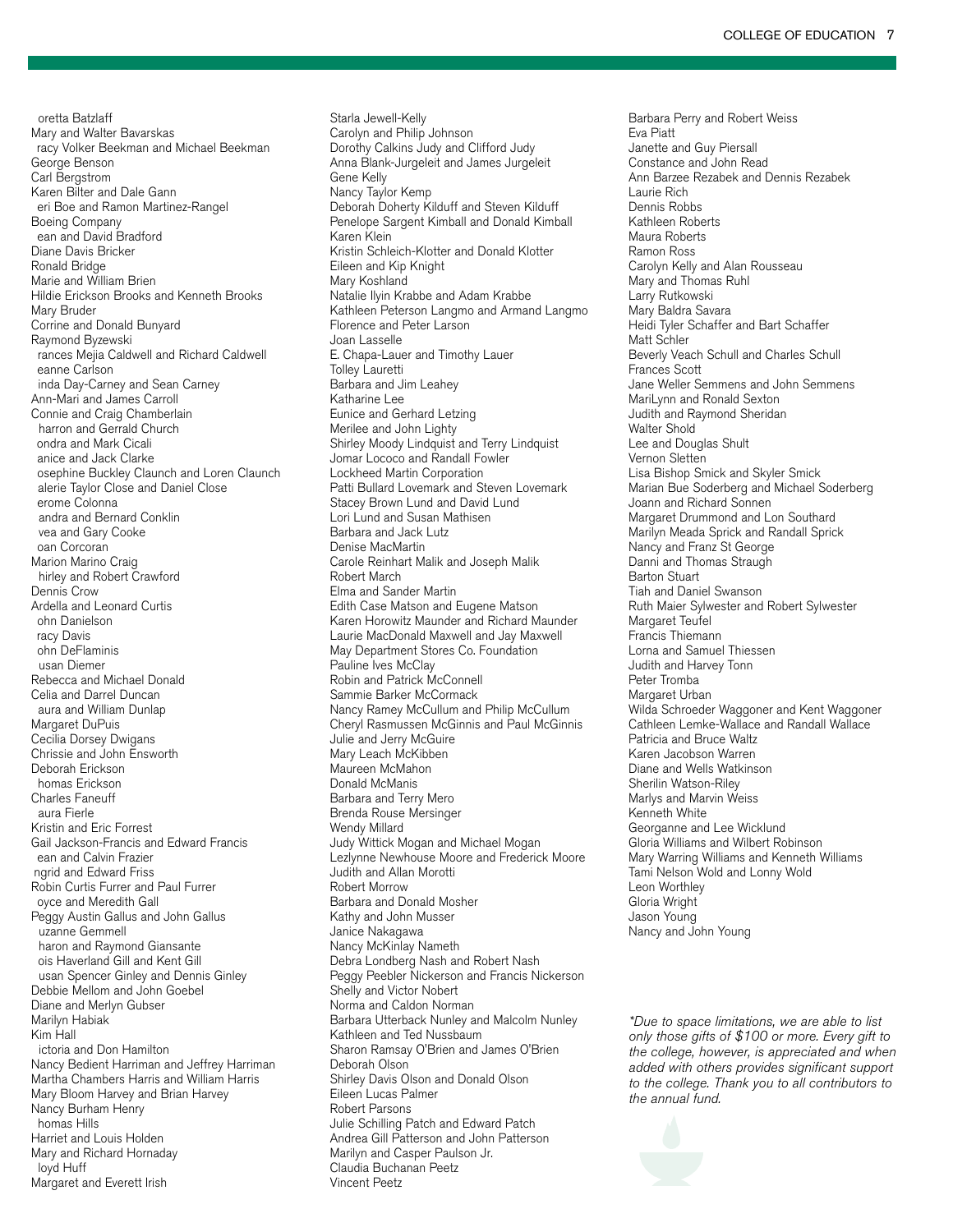## *Why CDS?*



John Sloan '96, Psychology Post-Baccalaureate CDS Student

*"One year after my graduation, my father suffered a stroke. The impact a stroke has on patient and family is stunning. My father was paralyzed on the right side immediately*

*and then regained some speech a month later. He works with a speech pathologist. While he's regained quite a lot of verbal fluency, there are still some difficulties for him. The critical influence of the clinical treatment of his condition left a strong impression on me."*

*A loan officer for Selco Credit Union as well as a husband and father with a second child on the way, John Sloan, 28, has radically altered his career path because of that impression. Sloan determined by taking a career assessment test that his aptitudes and interests fit the clinical field of speech pathology. CDS program advisor Kathy Roberts encouraged him to plan his master's degree studies in Communication Disorders and Sciences.*

*"Five years ago, I wouldn't have considered going back to school. But I thought hard about what I will be showing my son Silas as he is growing up. I wanted to model the feeling of being engaged in work I am deeply interested in. I didn't want him to think I was stuck in something, but that I'd adjusted the family plan to pursue my strengths in a way that was focused and responsible.* 

*"I love what I'm doing! I have to plan ahead more to meet all the objectives: continuing to work to support the family, mastering the material I'm learning in the program, and spending time with my preschooler. But more responsibilities on your plate keeps you focused," says Sloan.* 

#### *Continued from page 1*

"

McKay Sohlberg's course in Cognitive Rehabilitation was eye opening for me as an undergraduate," says CDS master's student Heather Mackey, who received the Christensen Award for Clinical Excellence as a first-year graduate student and is currently the UO Student Representative to the Oregon Speech-Language-Hearing Association (OSHA).

"McKay's current research addresses brain injured adults, and I had not considered how broad these needs might be, or how meaningful helping adults work through rehabilitation could be. The potential to help adults is really striking when you look at how many brain injuries people sustain in auto accidents, in the workplace—there are stroke victims, Alzheimer's patients, brain injuries that result from tumors.

"Our program gives us strong clinical experiences, and we get them even as undergraduates. For example, I met Dick Pickering in my undergraduate clinical experience," says Mackey. "I admire how dedicated he is to doing his homework. The advances he's made are truly inspiring. Working with such adults has became a strong, strong interest for me."



University of Oregon Art Professor Emeritus Richard "Dick" Pickering survived the 1989 removal of a massive brain tumor and three weeks in a coma from hemorrhage in the brain. After three subsequent operations, Pickering, an assistant department head and father of a young family, endured the daily strain to do things he'd once taken for granted. He is now participating in research to determine if the use of e-mail can aid persons struggling with communication disorders.

#### UO ART PROFESSOR EMERITUS RICHARD PICKERING

*"I love what I'm learning through McKay's research. I'm not just learning about the e-mail or the internet; the computer keeps making me think of other things I have the desire to do—for instance, a scale drawing of this piece I'm building. I was an assistant department head in art, I taught ceramics; now I do sculpture, because I don't have a wheel or a kiln. At first I didn't have my table saw or drill press, either, because they told me at the 'stroke folk' meetings at Sacred Heart on the 4th floor that I couldn't use those tools until I did more homework.* 

*"I have a class with homework, one hour on that part of computer work per day. I would probably spend much more time—but I also like the limitation. Since I don't really understand all the parts, I'd just be working away on the stuff I think is important, when maybe I've missed the boat," says Pickering. "I see I'm helping show how long it really takes to learn by letting the teacher control the way we do things. It's my contribution.*

*"It's depressing not to be able to do what I had been doing, yet it is an incredible opportunity to go through life all over again. I mean I mentally went back to preschool and kindergarten. I've been repeating my education. I went from having to relearn how to walk, to learn to speak—which was almost impossible for me at first—to doing an increasing amount of homework to increase my thinking. I used to think when I was assistant department head, I have all this work to do; now I realize I GET to do things and I'm grateful for the opportunity."*

CDS website: http://education.uoregon.edu/cds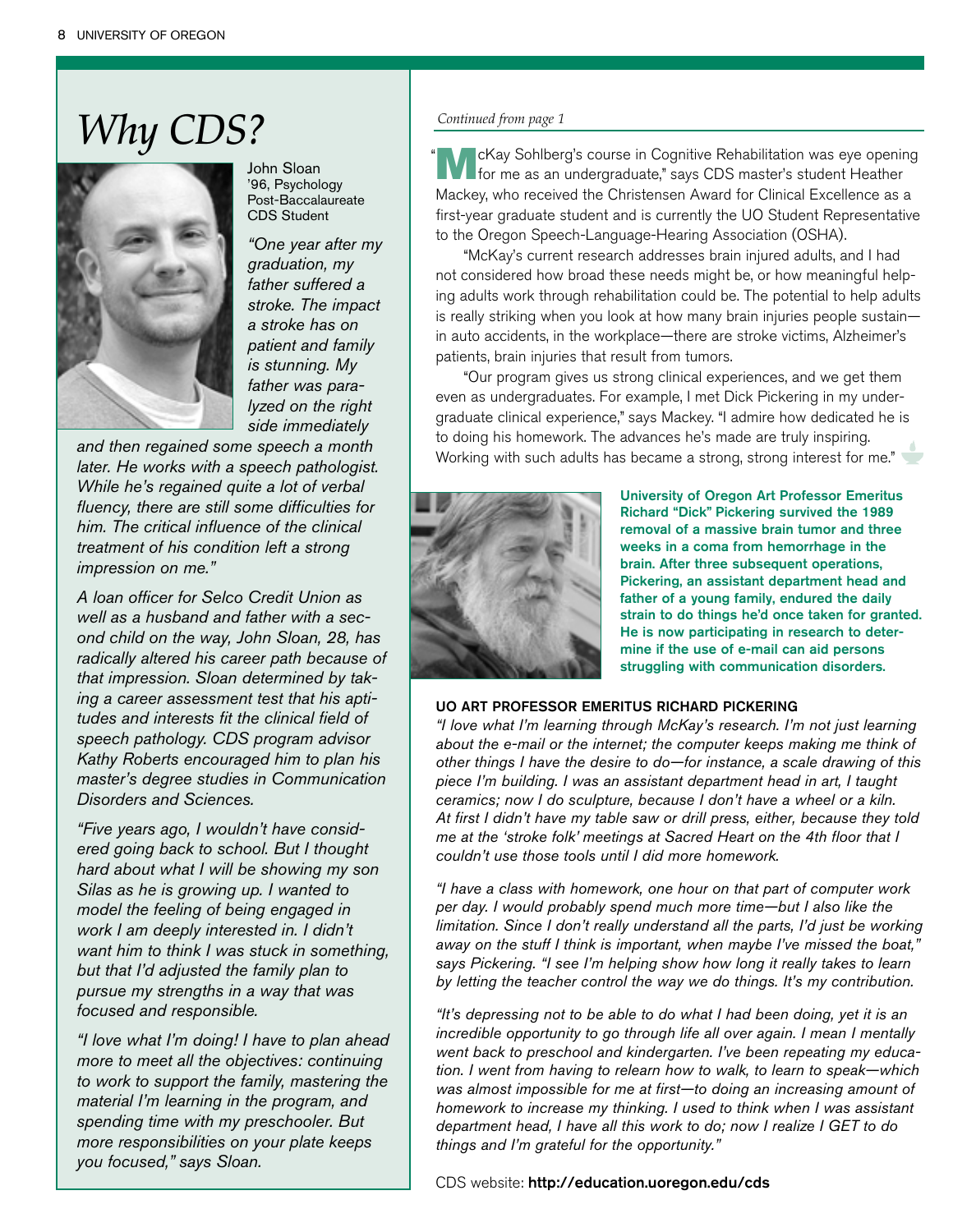# *CDS Alumni in the Field*

#### JOHN TRACY, PH.D. '83, SPEECH PATHOLOGY

Scope of duties: Outpatient Neuromuscular Rehabilitation Program Manager, Salem Hospital. Services in this program are provided by speech-language pathologists, physical therapists, occupational therapists, clinical/rehabilitation psychologists, and medical social workers—21 staff members. John Tracy's position also includes clinical speech language pathology; he is developing hospital communication disorders services in Dallas, OR.

Recent academic work: Health Care Administration at Concordia University, 1994. Currently enrolled in Portland State University's Health Administration and Policy Master's of Public Health Program.

Professional service: Legislative advocate for the Oregon Speech-Language and Hearing Association. During the last legislative session Tracy was part of a small team that worked to ensure passage of a bill to regulate and certify speechlanguage pathology assistants. Tracy and others served as ad hoc advisors to the Oregon Board of Examiners in Speech-Language Pathology and Audiology to advise them on the development of the administrative rules for implementation of the certification statute.

of the certification<br>
the populatic<br>
We provide<br>
adults, and the e<br>
disability, and ac<br>
pists who specia<br>
stress incontine<br>
"As a rehab<br>
with all applicab<br>
policies, budget<br>
ing, and custom<br>
"This work i<br>
keep shrinking.<br> The population we serve in Salem Hospital ranges from birth to death.<br>We provide specialized services for infants, children, adolescents, adults, and the elderly with any type of neurological disorder resulting in a disability, and adults with chronic pain. The program also includes therapists who specialize in balance/vertigo disorders, amputations, female stress incontinence, head injury, arthritis, and post polio syndrome.

"As a rehabilitation program manager I am responsible for compliance with all applicable regulations from a variety of agencies affecting hospital policies, budget development and implementation, staff training, marketing, and customer and payer relations.

"This work is challenging, especially as the dollars for medical care keep shrinking. I continually must work with my staff, payers, and patients and their families as an advocate for rehabilitation care with a focus on access for all. Also, my leadership team and staff strive to maintain an environment that exudes safety and caring, while motivating patients to reach as high as they can to achieve independence. One focus is to create services of the highest value to our patients, constantly working to keep costs down while improving the quality of the care.

"One of my strong motivations for pursuing the doctoral degree at the UO College of Education was to attain the research skills and advanced training in CDS so that I could make a greater contribution to the field.

"This field has a strong research base upon which many of our practices have been built, and I wanted to be a part of a profession that has a high degree of credibility. The profession also offers a lot of opportunities. This field allows one to integrate various theories of learning and development that drive practice for the best outcomes across all types of communication disorders.This was one of the things that became very clear to me through my UO training.

"As a CDS graduate student at Oregon, I designed my own program to include courses in reading in other areas of the college and research in Health Education. This prepared me to interact with a broad range of professionals in the medical, educational, and special education field including speech-language pathology.



#### CHERYL RASMUSSEN MCGINNIS '80

After earning her undergraduate degree in the Communication Disorders and Sciences program at the UO, Cheryl McGinnis taught in Madras for three years before earning an

MBA. She is now the executive director of the American Tinnitus Association (ATA) in Portland.

Says McGinnis, "Tinnitus is identified as constant ringing, hissing, or other distressing noises that people hear in their ears or heads. In the more than 50 million people who experience tinnitus, 10-12 million are significantly affected, and two million of these are so severely affected that their lifestyles are significantly changed."

"Treatments for tinnitus offer relief although there is no cure at this time. The American Tinnitus Association funds needed research to find a cure. We provide a professional resource directory, guidelines for discussing the condition with primary care physicians, and information about treatment strategies such as masking, hearing aids, cognitive behavior therapy, biofeedback, and sound therapy which helps people learn to habituate to a sound so it is less intrusive," says McGinnis.

ATA also provides outreach to schools and communities. In Oregon, ATA is working with the Oregon Museum of Science and Industry (OMSI) and OHSU's Oregon Hearing Research Center to create an educational presentation of dangerous decibel levels, an interactive museum exhibit displays, and a public health research program. The association also provides an advocacy program and supports 43 self-help groups across the country.

"What I like most about working for ATA is knowing our work positively affects people throughout the country as we advocate for public policies addressing tinnitus, let people know there is help and support, and fund research to silence tinnitus."

ATA website: www.ata.org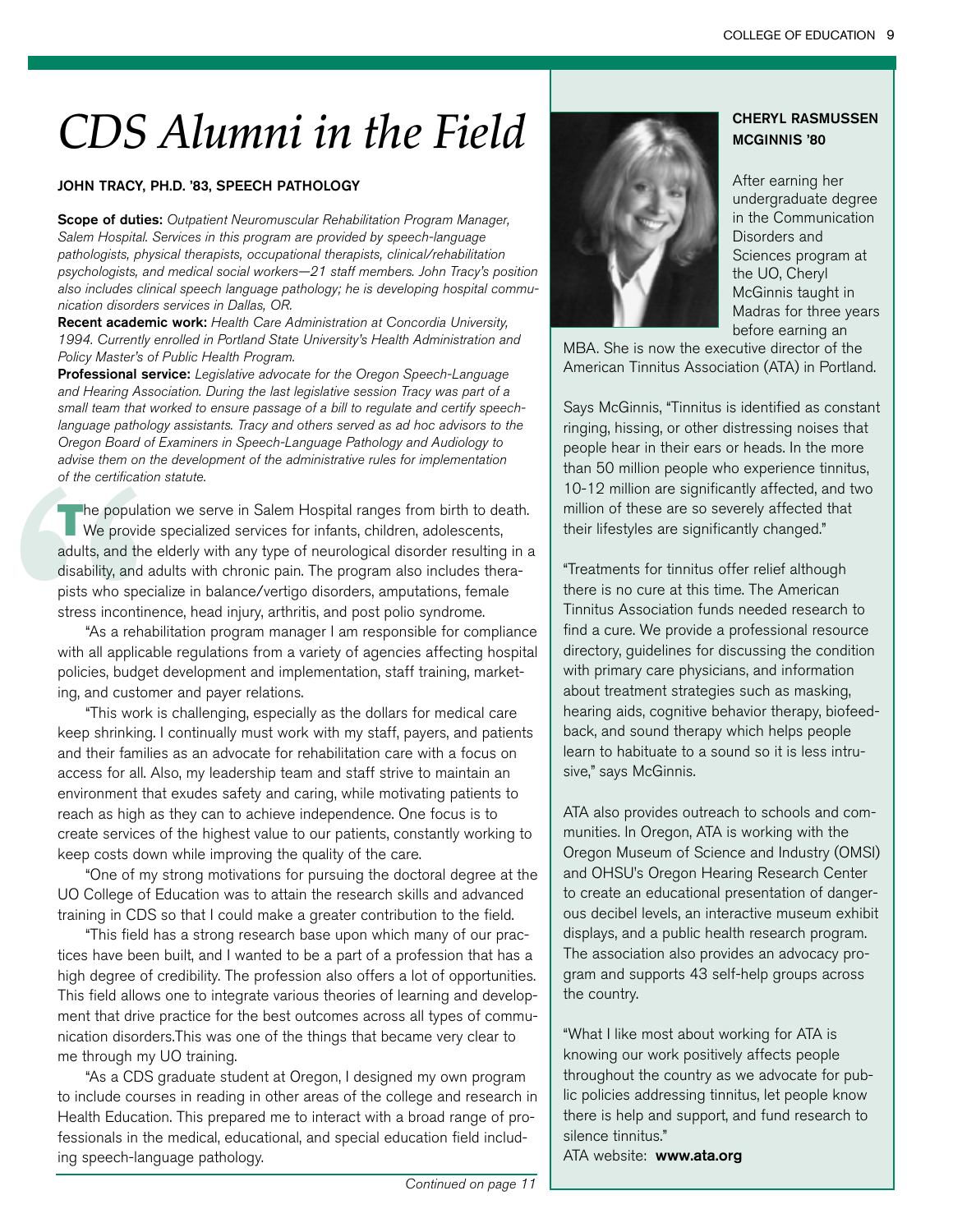#### 10 UNIVERSITY OF OREGON

#### **College of Education Alumni Association Board**

#### *Officers*

Linda K. Smith '70, '82 *President* Bruce R. Smolnisky '82, '87 *President Elect* Richard Darst '82, '86 *Past President* Terry Mero '81 *UOAA Representative*

#### *Central Region*

Jerry Colonna '87 Patricia Kern '83 Terry Mero '81 Marion Morehouse '76

*Coastal Region*

David Malcolm '84 Donna Woods '75

*Columbia Region* Martin Crouser '89

Jerry McGuire '88, '92

- Mary Ann Sweet '64
	- *Eastern Region*

#### Carl Odin '69, '85

Mickey Odin '88

Boyd Swent '78

- *Northwest Region* Suzanne Cusick '92
- Doug Dougherty '92
- Raymond Giansante '58

#### *Santiam Region*

- Catherine A. Alden '74
- Thomas N. Snider '80
- Bruce Waltz '80, '82

#### *Southern Region*

Edith "Sammie" Allen '63, '70

#### *Southern Valley Region*

- Ellen S. Adler '72, '82
- Richard Darst '82, '86
- Bruce R. Smolnisky '82, '87

#### *At-Large*

- Cindee Rada-Robertson '84 Linda K. Smith '70, '82
	-

### *New Members Welcomed to Board*

Linda K. Smith, principal of W.F. West High School in Chehalis, WA, has been elected president of the COEAA board for 2002-03. Linda received her M.S. in Special Education in '70 and her Ph.D. in Curriculum and Supervision in '82. Before moving to Chehalis, she served as a special education teacher in Coos Bay and Honolulu and as a principal in West Linn. An avid supporter of the UO, Linda has also served on the UOAA board.

New members join the 2002 roster:

• Catherine Kleinke Alden '70, '74 of Albany will represent Santiam region. Alden retired this spring; she served as principal of Corvallis High School. **• Doug Dougherty** '92, superintendent of Seaside School District will represent the Coastal Region. • Suzanne Cusick '92, assistant superintendent of the Hillsboro School District, will represent the Northwest region.

The COE alumni board is responsible for a number of outreach activities including the very successful regional awards program that honors individuals and organizations who have made a difference in education and their communities. The board sponsors award events in eight regions throughout the state and also acknowledges one group of awardees from outside the state.

Focusing on six categories, the College of Education Alumni Association presents awards annually to nominees in the eight regions of Oregon as well as one award in each category to nominees from outside the state.

### Volunteer Opportunities

The College of Education appreciates the ongoing feedback and support of alumni. There are a number of ways for alumni of all ages and interests to be involved. Opportunities include the Dean's Advancement Council, the College of Education Alumni Association, alumni representatives of school districts, and community liaisons.

If you or someone you know is interested in participating in the outreach efforts of the College of Education, please contact Andrea Wiggins for more information: (541) 346-1568 or awiggins@oregon.uoregon.edu

### Nominate Someone! *Regional Awards 2003*

Volunteers, parents, business people-many unsung heroes have made communities and schools a better place. If you know someone who deserves recognition, please take time to nominate them for a COEAA award.

FRIEND OF EDUCATION: *Recognizing local government officials, legislators, or agencies for their significant impact on the local school district or the educational system in general.*

COMMUNITY AWARD: *Presented to a parent, community member, or organization for their contributions to improve the quality of life in the community and/or the educational climate.*

#### BUSINESS/EDUCATION PARTNERSHIP:

*Acknowledging contributions of time, expertise, financial support, or volunteer efforts by businesses.*

EDUCATIONAL EXCELLENCE: *Recognizing professionals within the educational community whose contributions have made significant impact on students, instructional programs, assessment, and/or delivery.*

STUDENT ACHIEVEMENT: *Acknowledging significant achievements, service to school/community, or contributions to society by a student or student group.*

DISTINGUISHED ALUMNUS: *Recognizing graduate or licensure recipients for their significant impact on education through innovative programs, leadership, and/or community service.*

Except for Distinguished Alumnus awardees, recipients within regional award categories do not need to be UO graduates.

### *Outstanding Alumnus Award*

Each year one Outstanding Alumnus or Alumna is recognized by the College of Education for exceptional contributions to education or other fields. The honored recipient is invited to campus to speak to College of Education graduates at the June commencement ceremony. Nominees must have obtained at least one degree or licensure from the University of Oregon College of Education.

Nomination forms are now available online. See the COE website: http://education.uoregon.edu For more information call Megan McGrath at (541) 346-5943 or e-mail mmcgrath@darkwing.uoregon.edu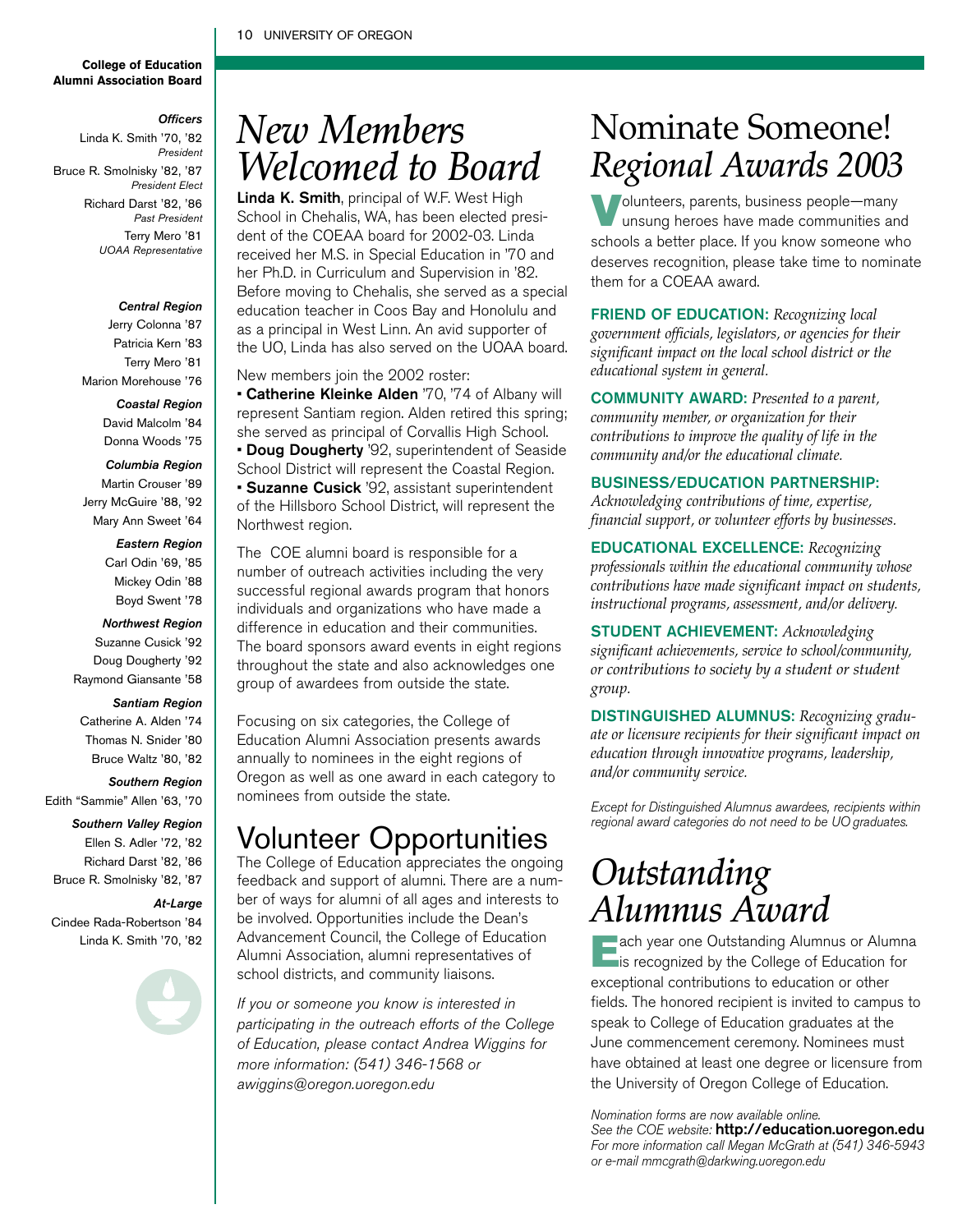### *more alumni in the field* ... <u>Continued from page 9</u>

#### SUSAN SPENCER GINLEY '83 BA, '85 MA

I appreciated my experience in the CDS program at the University of Oregon because the program was embedded within the College of Education and much of the instruction included process and theory from across the college. I had access to experts in special education and counseling. This guided me in developing a holistic approach to therapy and the skills required in collaboration across disciplines to coordinate therapeutic approaches. I also learned to master effective techniques in counseling—which is crucial in working with trauma and other extreme difficulties." "

Ginley's undergraduate degree focused on speech and audiology, while her master's program emphasized speech pathology. After graduation, she worked as a clinical fellow in the Veterans' Hospital Rehabilitation Center in conjunction with Oregon Health Sciences University.

"Counseling has truly been a big part of my work in speech pathology, from the beginning. At the VA, I worked with extreme cases, men who had had laryingectomies, who had had jaws and tongues removed. In this work, the patients revealed very private sides of their lives and emotions as they grappled with the challenges in rehabilitation."

When Ginley went on to work for Providence Health Systems as a speech pathologist, she coordinated work with other speech pathologists and a team of rehabilitation clinicians, medical staff, and psychologists. On a daily basis, she worked with cases involving stroke, brain trauma, neurological diseases such as ALS and MS, and spinal cord injury.

"Most of these clients or patients were in shock—newly diagnosed. The acute emotional trauma they experienced was as significant as the physical conditions they were coming to terms with. These experiences confirmed the importance of a solid foundation in counseling for clinicians, and informed my work later in preparing students to be effective in tough clinical settings."

During her 15 years in The Sisters of Providence Health system, Ginley was one of the few speech pathologists who consistently took on practicum students. She placed high importance on teaching speech pathology interns how to work both with the demands of rehabilitation, and the professional skills of collaborating in a team. Currently Ginley is a clinical instructor/supervisor in Portland State's Speech-Hearing Sciences program.

"Thanks to the vision for the future of my mentors at the COE, I was working on the literacy question in relation to verbal language development well before it became popular.

"Ned Christensen always provided an intellectual, yet realistic viewpoint. My advisor Ann Palmer Curtis taught me to love learning, language, and academic discipline. Mildred Robeck



was my cheerleader in the reading area and taught me the clinical/ educational perspective on children with reading disabilities. Lorraine Davis made statistics and research real and exciting, and taught me high standards as a teacher. I was fortunate to interact with Hill Walker, Dean Inman, and Bob Schwarz. I also count myself a far better clinician, educator, and manager from the course I had from Wes Becker.

reapy disciplines,<br>eceived in the col-<br>ally reaching for the<br>n services.<br>**Property and Sciences**<br>wing funds:<br>ports COE Speech,<br>anguage-Hearing<br>**d Clinical Excellence**<br>nical experience. "The experience of learning from a diversity of instructors across disciplines and across the campus provided me many opportunities to learn from them as teachers and mentors. Coupled with my research and further depth in clinical training, my preparation in the UO program fostered my maturation as a collaborator in developing service delivery programs and problem solving with professionals in various therapy disciplines, and with physicians. The type of training I received in the college has been invaluable to me in continually reaching for the next step toward excellence in rehabilitation services.

- John Tracy '83

### *We invite you…*

*to contribute to Communication Disorders and Sciences programs by supporting any of the following funds:*

Beebe Speech Language Hearing Fund supports COE Speech, Language, Hearing programs and the Speech-Language-Hearing Center equipment and materials.

Ned Christensen Award for Scholarship and Clinical Excellence supports students based on scholarship and clinical experience.

Hedco Endowed Professorship in Communication Disorders and Sciences fosters, promotes, and assists in the retention and recruitment of high quality faculty.

Kasey Elizabeth Lindeleaf Memorial Scholarship supports CDS graduate students with potential to make significant contributions to the field of speech-language pathology, focusing on programs for young children.

For more about how your gifts can impact the CDS program, contact Andrea Wiggins: (541) 346-1568, awiggins@oregon.uoregon.edu *Contributions should designate the fund by name and be made in care of the UO Foundation:*

UO Foundation PO Box 3346 Eugene OR 97403-0346